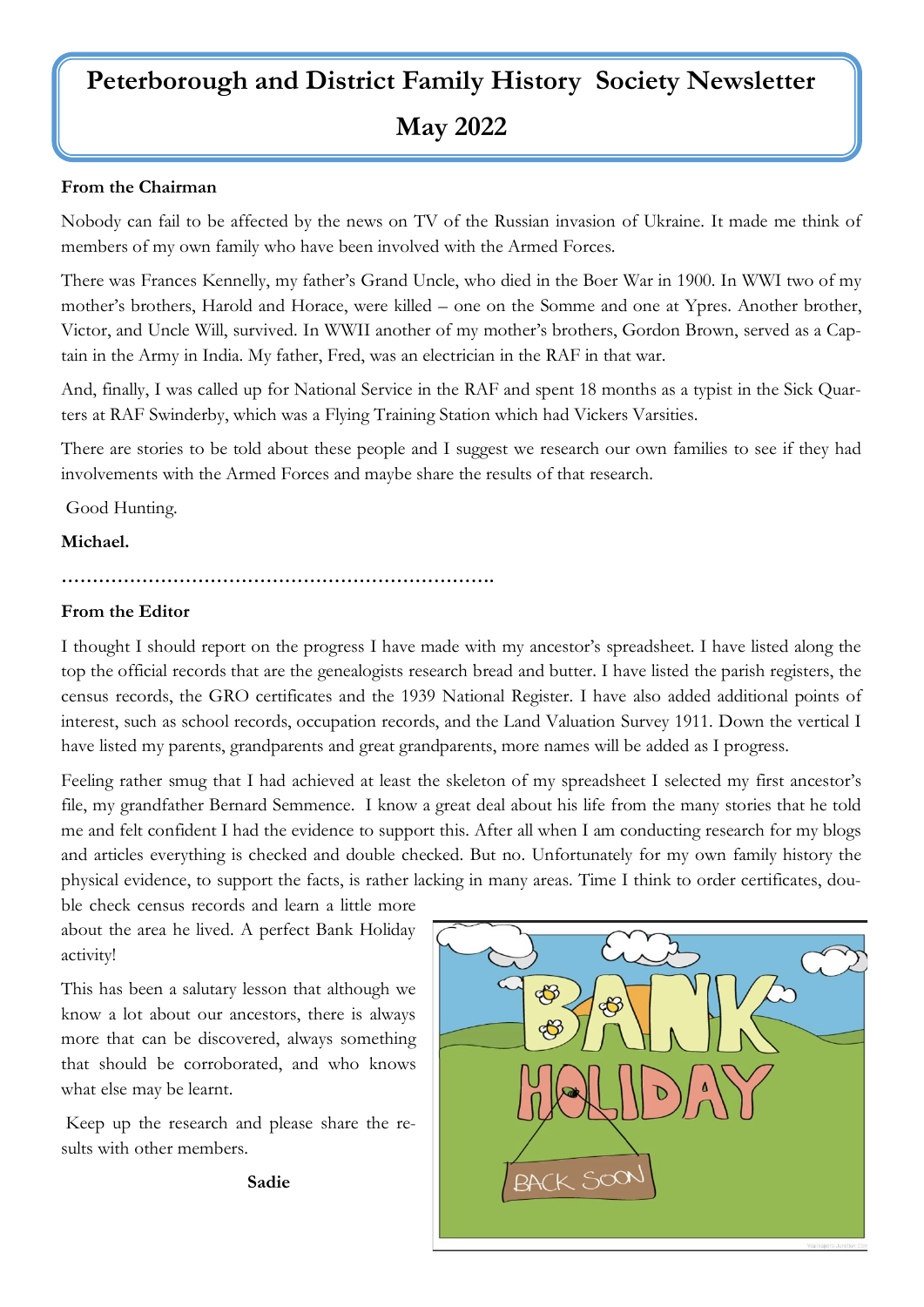# **Zoom Talks**

All meetings are currently being held by zoom. Joining instructions will be set in the week prior to the meeting.

| Wed 4th May  | 7.30 <sub>pm</sub> | AGM followed by Exploring the Archives'   | Alan Johnson   |
|--------------|--------------------|-------------------------------------------|----------------|
| Wed 1st June | 7.30 <sub>pm</sub> | 'Using British Newspaper Archives'        | Steve Manning  |
| Wed 6th July | 7.30pm             | 'Agnes Loomes Welfare pioneer of Fletton' | Sadie McMullon |

**Do you have a story to tell, a tip to share, a book to recommend, a brickwall you need help with? Please get in touch with the Editor. Don't be shy! ~ Please keep us up to date with any address change; e.mail or snail mail.** 

# **Have you paid your subscriptions yet?**

Its easy to do, just follow the link to Parish Chest. [Renewal UK Member \(Individual\) | Parish Chest](https://www.parishchest.com/renewal-uk-member-individual-9638.php) or [Renew-](https://www.parishchest.com/renewal-uk-member-joint-9639.php)

[al UK Member \(Joint\) | Parish Chest](https://www.parishchest.com/renewal-uk-member-joint-9639.php)



# **Friend, Relative or Stranger?**

The column on the census schedule 'relationship to head of household' is valuable to help us work out possible family relationships. Sometimes relationships such as 'lodger' and 'housekeeper' become husbands and wives in later censuses. Sometimes visitors can reveal wider family connections.

In 1901 my gt gt grandparents, William and Mary Newall, lived in Yaxley Fen, Huntingdonshire. William was a farmer and staying in the household was Albert Maldock, also a farm labourer. I have always wondered about the relationship of Albert to William, head of household, that was recorded - 'stranger'. Perhaps William and Albert worked together and they had not known each other for very long, but stranger still seems to be an unusual relationship.

| <i>Haxley Jen</i> |  |  | ot Henry dewell Head on 26      |               |               |     |                    | Laron Labourer Worker | Cambe Whittlessa        |
|-------------------|--|--|---------------------------------|---------------|---------------|-----|--------------------|-----------------------|-------------------------|
|                   |  |  | 600<br>Clary to.                | Wife M        |               | -26 |                    |                       | Vacley<br>Hunts         |
|                   |  |  | Scorde.                         | Brother L. 12 |               |     |                    |                       | $H_0$ oalls<br>toanabe. |
| D°.               |  |  | William<br>Neuvell.             | Head M. 49    |               |     | <u>Harmer.</u>     | Smalage               | Camps Whitthesa         |
|                   |  |  | ୬:<br>Mary                      | Wike M        |               | 50  |                    |                       | த∘<br>Coates            |
|                   |  |  | D°<br>chice of                  | Davi          | $\Delta L$    |     |                    |                       | N.<br>D.                |
|                   |  |  | otila                           | Day.          | $\mathcal{F}$ |     |                    |                       | ஏ:                      |
|                   |  |  | Albert Maldock, Stranger Wid 64 |               |               |     | Wortharan Lathurer | Worker                | Hunts                   |
|                   |  |  |                                 |               |               |     |                    |                       |                         |



Have you seen an interesting, unusual or revealing census entry? Please share with other members.

**Too Afraid to Ask** Do you have a question you have always wanted to ask but felt it too obvious? Or that you should really know the answer too? If you do please don't be shy. No-one can know everything and if you are wondering then someone else will be too. Please send your questions in so we can share our knowledge.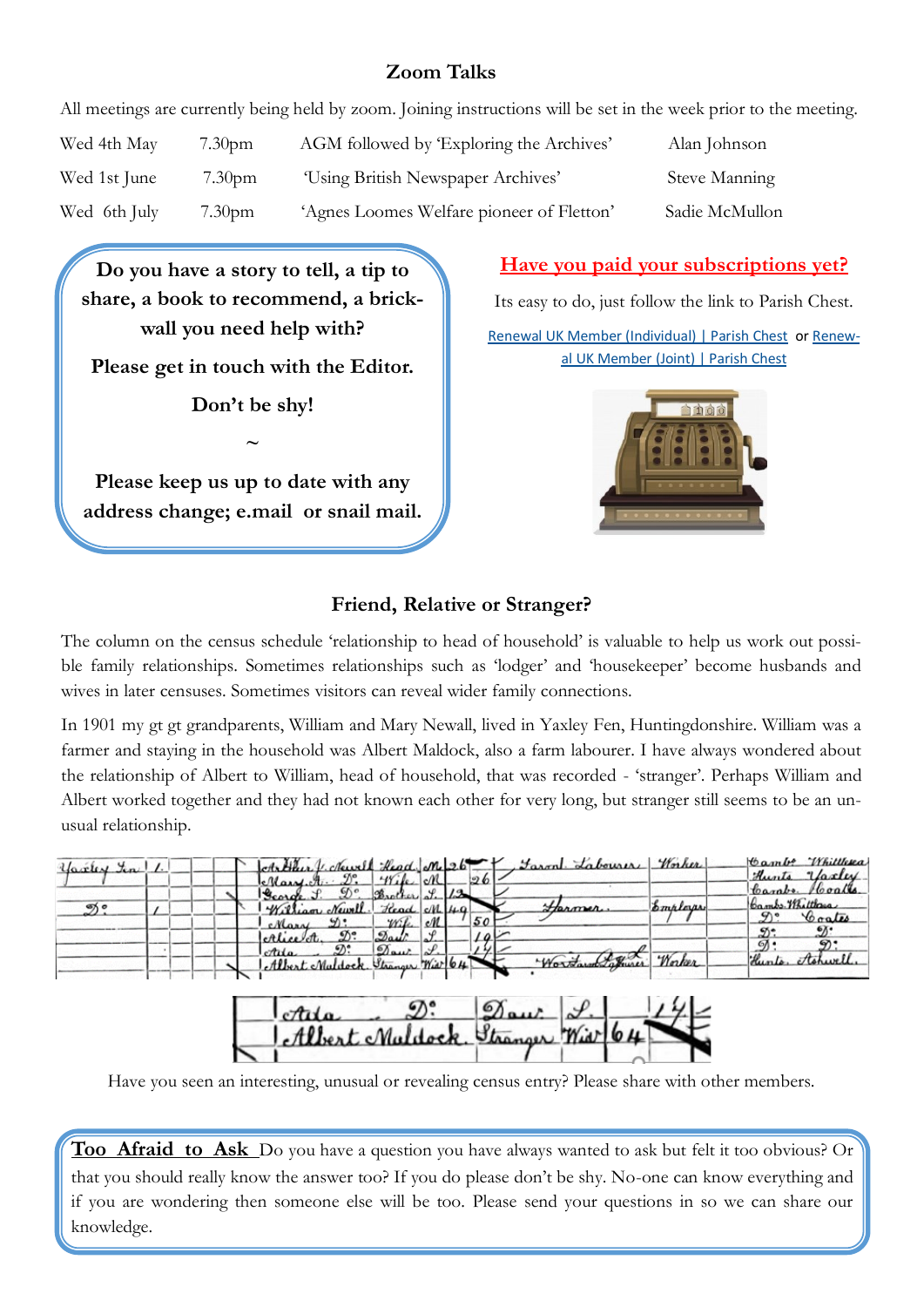### **Your Society Needs You…**

We like to have a report of each talk in our journal. This ensures that those members who are unable to listen do not miss out on valuable information and they also act as a reminder which we can all re-visit.

#### **Could you write a report for the journal?**

It would be good to share this task out amongst members. The reports need not be long. They are just a summary of the highlights. Many speakers produce handouts which you can work from.

If you would like to give it a go please contact Sadie.

# **Mystery Object**

This item seems to have had you stuck.

It is something that is very familiar in our kitchens today, but to the Victorians a toaster was a wonderful innovation. I wondered how many burnt slices there were?



What do you think the item on the left was used for? Please do get in touch with your suggestions or memories.

## **Websites, Blogs etc**

Ever fancied yourself as an heir hunter? Check out the Bona Vacantia List

[Bona Vacantia List | Unclaimed Estates UK](https://www.bonavacantialist.co.uk/)

 $\sim$ 

Looking for a place to discuss genealogy, to share your research, to ask for assistance with a brickwall? Look no further than Genealogy Specialists known as Top Dog.

[Genealogy Specialists \(genealogy](https://genealogy-specialists.com/)-specialists.com)

 $\sim$ 

Check out Dr. Sophie Kay's blog The Parchment Rustler – [The genealogy blog of Sophie Kay](https://parchmentrustler.com/)

# codes in the census records? Look no further than this useful website.

[A Dictionary of Occupational Terms Based on the](http://doot.spub.co.uk/)  [Classification of Occupations used in the Census of](http://doot.spub.co.uk/)  [Population, 1921. \(spub.co.uk\)](http://doot.spub.co.uk/)

**Occupation Codes 1921**

Confused by occupations and occupational

It contains the instructions given to the clerks, information about regional occupation terms and other fascinating facts which will aid your family history research.